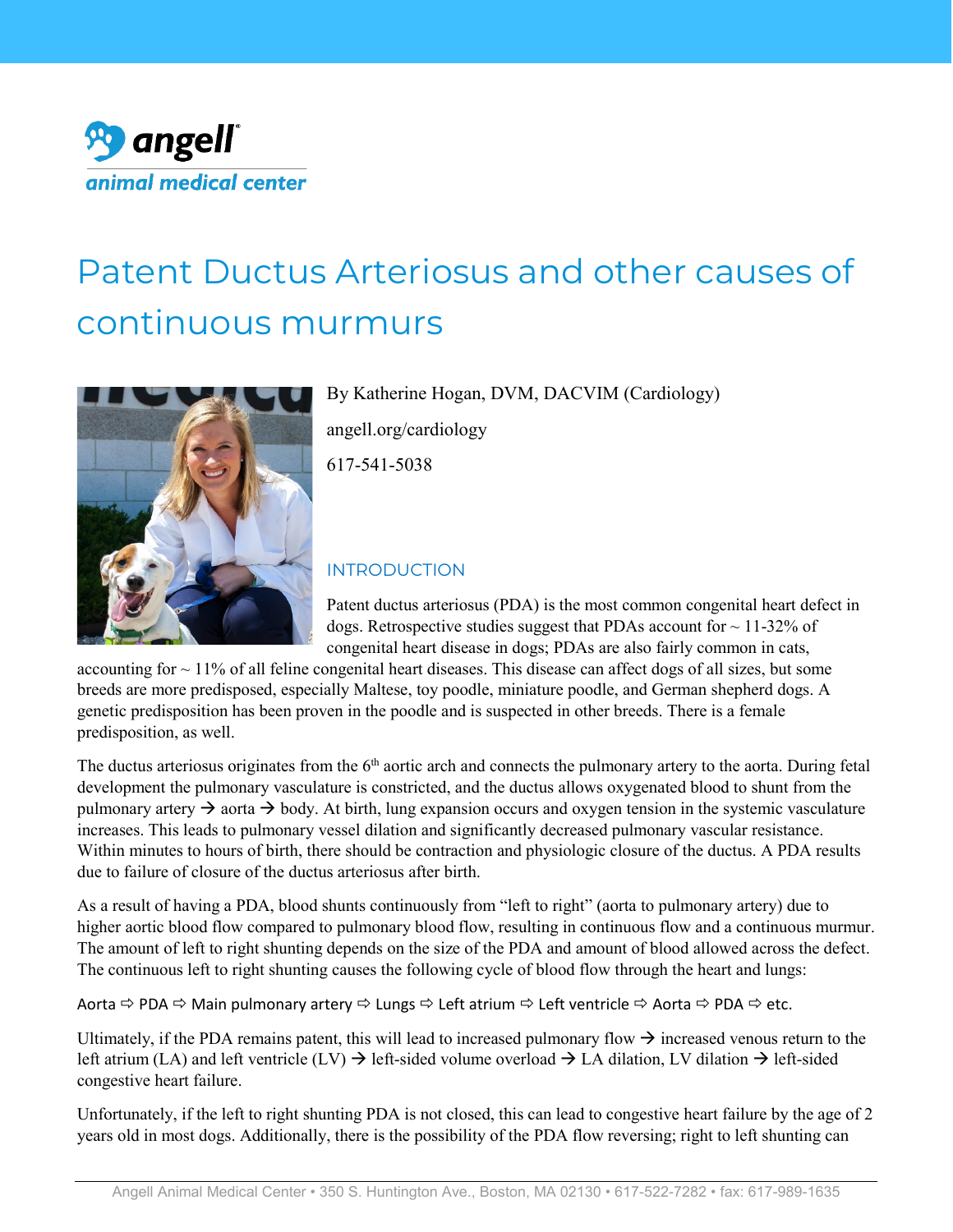occur due to increased pulmonary vasculature resistance, increased pulmonary bloodflow, and pulmonary hypertension. Treatment of right to left shunting PDAs is very different compared to left to right shunting PDA and will not be addressed during this article.

## CLINICAL ASSESSMENT

Diagnosis of a PDA can be strongly suspected based on signalment, history, and physical exam findings. Patients with PDAs are often asymptomatic; patients with severe volume overload may show signs related to CHF (dyspnea/tachypnea, coughing, exercise intolerance, syncope). The murmur of a PDA is classically heard as a continuous "washing machine" murmur at the dorsal heart base. It is often heard cranially, and we recommend ausculting further up into the armpit in all dogs, especially puppies!

Definitive diagnosis of a PDA is made via echocardiography, though thoracic radiographs are also helpful in the initial workup. Thoracic radiographs may reveal left heart enlargement, pulmonary overcirculation, and often a "triple bump" appearance (due to pulmonary artery and aorta dilation plus a ductal aneurysm); finally, there may be evidence of congestive heart failure. Echocardiography of PDA will allow determination of heart enlargement and pumping function and visualization of the PDA morphology and size.

### TREATMENT OPTIONS

Left to right shunting PDAs are one of the few cardiac diseases in dogs and cats in which treatment can essentially be considered curative. Surgical treatment requires a lateral thoracotomy to directly visualize, isolate, and ligate the PDA. This is commonly performed in very small dogs (e.g. dogs  $\leq$ 3 kg), cats, or in some larger breed dogs (especially German shepherd dogs!) with specific anatomical features of their PDA that are only amenable to surgical ligation. A less invasive option commonly performed at Angell is PDA occlusion using an Amplatz Canine Duct Occluder (ACDO). This minimally invasive procedure involves placing a catheter within the femoral artery, performing an angiogram (contrast study) of the PDA, then placing an ACDO within the PDA. This has a high success rate and overall low complication rate. Many dogs' hearts can return to normal size, sometimes as soon as the next day!

### OTHER CAUSES OF CONTINUOUS MURMURS:

Though far less common, there are a few other conditions to be aware of that can also cause a continuous heart murmur. These conditions are typically a bit more challenging to diagnose and treat. Some examples include aorticopulmonary window (a "window" between the major vessels, as

opposed to a ductus or vessel, which can be due to a congenital abnormality or trauma); truncus arteriosus (in which the aortic and pulmonic trunks fail to divide – quite rare), ruptured sinus of Valsalva (a.k.a. ruptured aortic sinus), and fistulae (e.g. systemic or pulmonary arteriovenous fistulae/shunts or coronary artery fistula). Either way, if a continuous murmur is ausculted, we recommend referral to a local cardiologist for further evaluation!



Amplatz Canine Duct Occluder (ACDO): A self-expanding nitinol mesh device, composed of a short waist that separates a flat distal disc from a cupped proximal disc. The device is designed specifically to conform to the shape of the canine ductus.